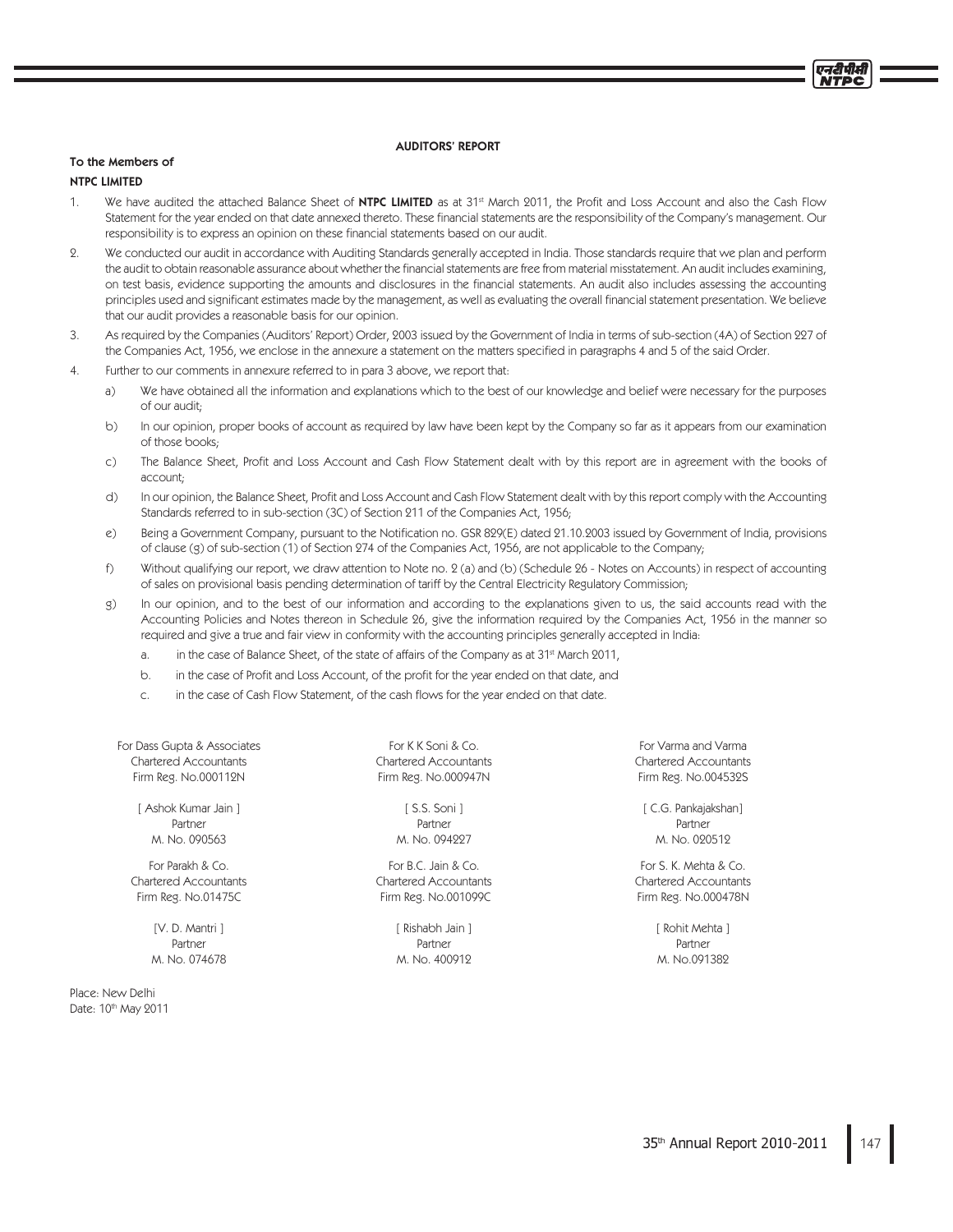# **ANNEXURE TO THE AUDITORS' REPORT**

एनदीपीसी **ITPC** 

> Statement referred to in paragraph (3) of our report of even date to the members of NTPC LIMITED on the accounts for the year ended 31<sup>st</sup> March 2011

- $(i)$  $(a)$ The Company has generally maintained proper records showing full particulars including quantitative details and situation of fixed assets.
	- $(h)$ All the assets have not been physically verified by the management during the year but there is a regular programme of verification which. in our opinion, is reasonable having regard to the size of the Company and the nature of its assets. No material discrepancies were noticed on such verification.
	- $(c)$ Substantial part of the fixed assets has not been disposed off during the year.
- $(i)$ The inventory has been physically verified by the management at reasonable intervals.  $(a)$ 
	- The procedures of physical verification of inventory followed by the management are reasonable and adequate in relation to the size of  $(b)$ the Company and the nature of its business.
	- The Company is maintaining proper records of inventory. The discrepancies noticed on physical verification of inventory, wherever  $(C)$ material, have been properly dealt with in the books of account.
- The Company has not granted any loans secured or unsecured to any companies, firms or other parties covered in register maintained  $(iii)$ (a) under Section 301 of the Companies Act, 1956.

In view of clause (iii)(a) above, the clauses (iii)(b), (iii)(c) and (iii)(d) are not applicable.

- The Company has not taken any loans, secured or unsecured from companies, firms or other parties covered in register maintained under  $(e)$ Section 301 of the Companies Act, 1956.
	- In view of (iii) (e) above, the clauses (iii) (f) and (iii) (g) are not applicable.
- In our opinion and according to the information and explanations given to us, there is adequate internal control system commensurate with the  $(iv)$ size of the Company and the nature of its business for purchase of inventory and fixed assets and for sale of electricity, goods and services. During the course of our audit, we have not observed any continuing failure to correct major weaknesses in internal control systems.
- According to the information and explanations given to us, during the year under audit there have been no contracts or arrangements  $(v)$  $(a)$ which need to be entered in the register maintained under Section 301 of the Companies Act, 1956.
	- In view of clause (v) (a) above, the clause (v) (b) is not applicable
- In our opinion and according to the information and explanations given to us, the Company has complied with the directives issued by the  $(vi)$ Reserve Bank of India, the provisions of Sections 58A and 58AA or any other relevant provisions of the Companies Act, 1956 and the Companies (Acceptance of Deposits) Rules, 1975 with regard to the deposits accepted from the public. No order has been passed by the Company Law Board or National Company Law Tribunal or Reserve Bank of India or any Court or any other tribunal.
- (vii) In our opinion, the Company has an internal audit system commensurate with its size and nature of business.
- (viii) We have broadly reviewed the accounts and records maintained by the Company pursuant to the Rules made by the Central Government for the maintenance of cost records under Section 209 (1) (d) of the Companies Act, 1956 and we are of the opinion that prima facie the prescribed accounts and records have been made and maintained. We have not, however, made detailed examination of the records with a view to determine whether they are accurate and complete.
- $(ix)$  $(a)$ Undisputed statutory dues including provident fund, investor education and protection fund, income tax, sales-tax, wealth tax, service tax, custom duty, excise duty, cess and other statutory dues have generally been regularly deposited with the appropriate authorities and there are no undisputed dues outstanding as on 31<sup>st</sup> March 2011 for a period of more than six months from the date they became payable.
	- The disputed statutory dues aggregating to ₹172.86 crore that have not been deposited on account of matters pending before appropriate  $(b)$ authorities are detailed below-

|     | SI. No. Name of Statute                                       | Nature of dues       | Forum where the dispute is pending           | $\bar{z}$ crore |
|-----|---------------------------------------------------------------|----------------------|----------------------------------------------|-----------------|
|     | Central Sales Tax and Sales Tax/VAT<br>Acts of Various States | Sales Tax/VAT        | Additional Commissioner of Sales Taxes       | 25.27           |
|     |                                                               |                      | Commissioner of Sales Tax                    | 6.46            |
|     |                                                               |                      | Dy. commissioner of Sales/ Commercial Taxes  | 15.93           |
|     |                                                               |                      | High Court                                   | 83.38           |
|     |                                                               |                      | Sales Tax Tribunal                           | 1.07            |
|     |                                                               |                      | Joint Commissioner (Appeal) Trade tax        | 2.46            |
| 9   | Water (Prevention & Control of<br>Pollution) Cess Act, 1977   | Water/Pollution Cess | Appellate Authority, Pollution Control Board | 1.26            |
| 3.  | Indian Stamp Act, 1899                                        | Land Tax             | Appellate Authority – Board of Revenue       | 0.96            |
| 4.  | Central Excise Act, 1944                                      | Central Excise Duty  | <b>CESTAT</b>                                | 0.30            |
| .5. | Income Tax Act, 1961                                          | Income Tax           | Income Tax Appellate Tribunal/CIT            | 0.35            |
|     |                                                               |                      | Allahabad High Court                         | 34.70           |
|     |                                                               |                      | Asst. Commissioner                           | 0.72            |

172.86

#### Total

- The Company has no accumulated losses and has not incurred cash losses during the financial year covered by our audit and the immediately  $(x)$ preceding financial year.
- In our opinion and according to the information and explanations given to us, the Company has not defaulted in repayment of dues to financial  $(x<sub>i</sub>)$ institutions, banks or debenture holders.